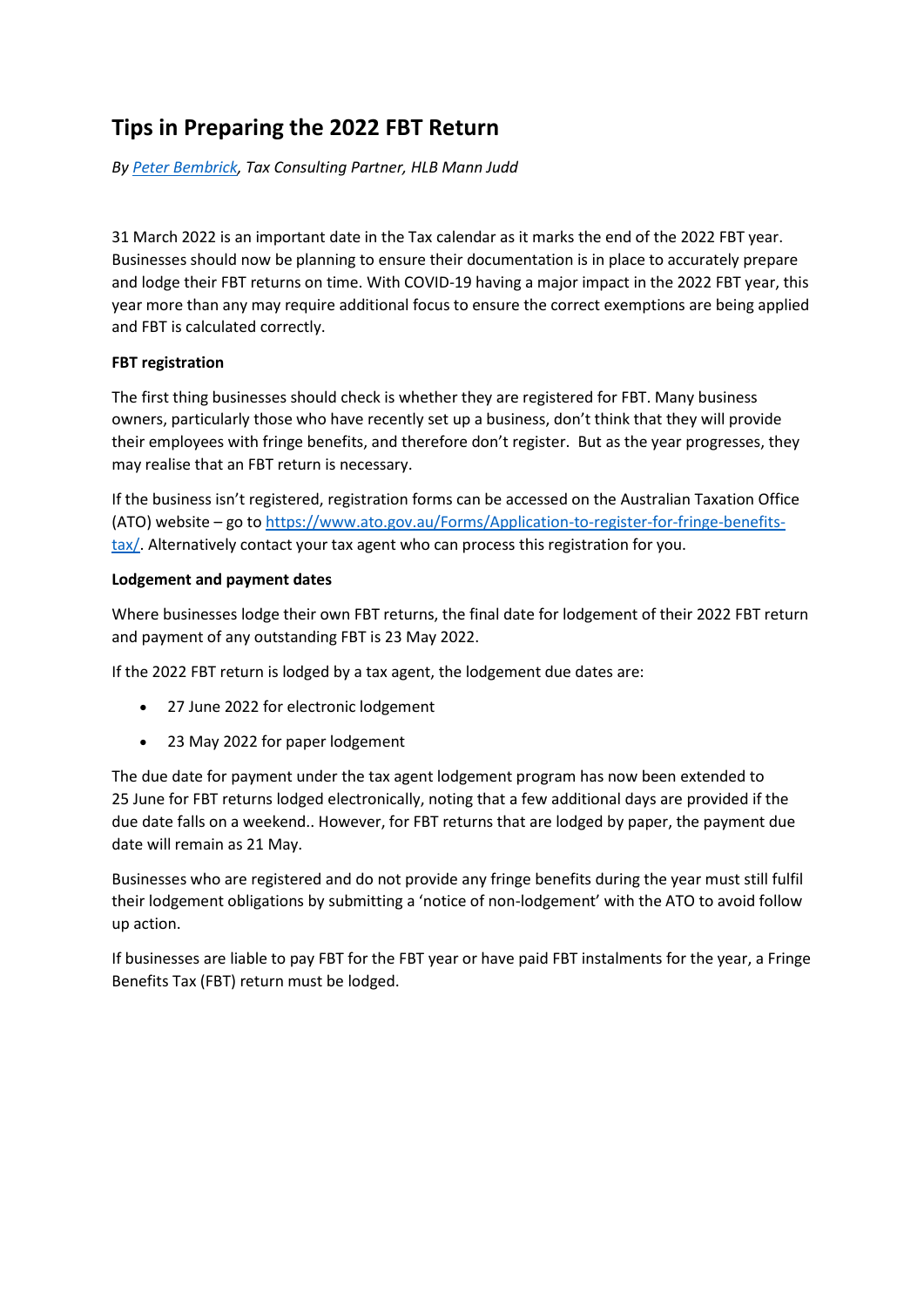# **MAJOR CHANGES - 2021 AND 2022 YEARS**

# **Windfall for cars stored at an employee's home during COVID-19**

The ATO released the factsheet: *'COVID-19 and car fringe benefits'* in which a concession was outlined that will allow employers to reduce their FBT exposure for cars garaged at an employee's home as a result of the COVID-19 pandemic.

Generally, a car is deemed to be available for private use of an employee if the car is garaged or kept at or near a place of residence of an employee or associate. However due to COVID-19, if the operating cost method is used to calculate the car fringe benefits, and the employer's car was garaged at the home of the employee and *not* driven, or only driven briefly for the purpose of maintaining the car, during the COVID-19 lockdown periods, then there will not be any deemed private use of the car for this period. This means that no FBT will apply for this period and the vehicle is not being driven during the COVID-19 lockdowns. Businesses will need to maintain odometer records to show that, during the period, the car was in fact garaged and had not been driven.

# **Parking benefit changes for 2022 FBT Year (TR 2021/2)**

In June 2021 the ATO finalised their tax ruling to replace their longstanding view concerning Car Parking benefits. The update applies from 1 April 2022, for the FBT year ending 31 March 2023. The update now includes many parking stations that were previously considered non-commercial, and therefore no FBT, under the old TR 96/26.

Businesses that provide parking to their employees, and within 1km from where the employee's car is parked, a commercial parking station *(now specifically including shopping centres, hotels, hospitals, universities and airports) charges more than*  $\sim$  \$9.25<sup>\*</sup> (the car parking threshold) on 1 April 2022 could now be subject to FBT.

Please note that for most businesses with an aggregated turnover of less than \$50 million, where the parking provided to the employee is not provided at a commercial parking station, the car parking exemption could apply in most circumstances.

\*At time of writing the Parking Threshold applying from 1 April 2022 (for the FBT year ending 31 March 2023) had not been provided. However, the parking threshold for the 2022 FBT year beginning 1 April 2021 was \$9.25.

# **Parking exemption thresholds extending to businesses with turnover below \$50mil**

For most businesses from 1 April 2021, (the 2022 FBT year), the car parking FBT exemption has been extended to those with turnover below \$50 million, up from \$10 million. This means that more businesses will be exempt from being taxed on car parking fringe benefits going forward.

As long as the parking provided to employees is not provided at a commercial parking, and the business' aggregated turnover is less than \$50 million, the parking FBT exemption could apply in most circumstances.

# **ATO updated guidance regarding deductibility of transport and other travel costs**

The ATO have finalised their tax rulings dealing with transport costs, TR 2021/1, and employee accommodation and tax treatment of Living Away From Home Allowances (LAFHA), TR 2021/4, help in determining if relevant costs paid by an employer would be deductible or would be subject to FBT.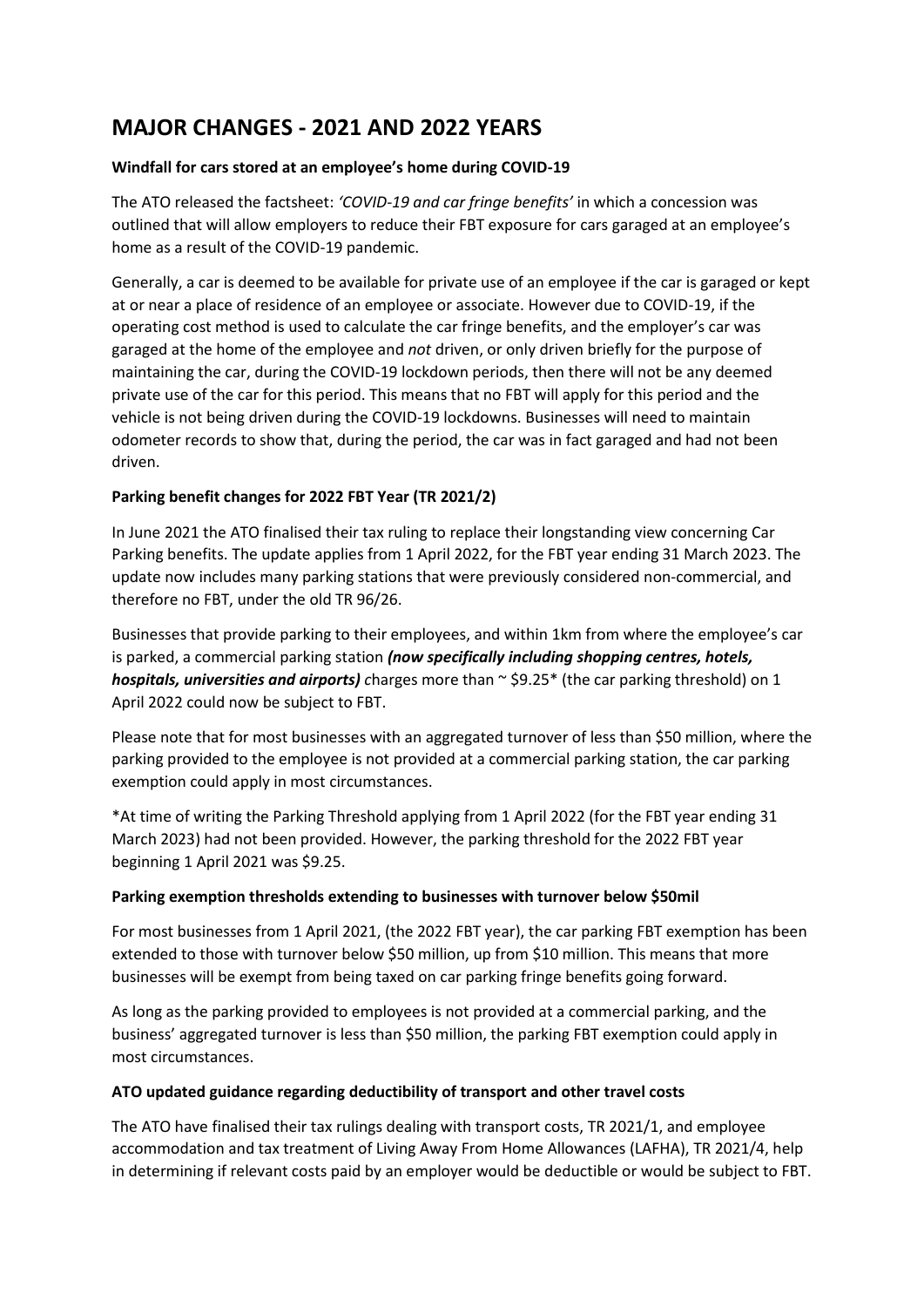One of the key differences between the finalised rulings and the drafts previously issued relating to accommodation expenses, is that an employee would not be considered as 'travelling' for work purposes when they do not stay overnight. This means when an employee completes a day trip between capital cities, any meals provided would not be considered travel expenses, and the employer would need to consider FBT impacts, or even the 'minor benefit exemption'.

#### **FBT treatment of expenditure incurred by an employer in relation to a cancelled staff event**

The ATO has release a *'COVID-19 and fringe benefits tax'* factsheet that states that an employer will generally not have an FBT exposure when a non-refundable expenditure has been incurred for a cancelled staff event. In this case the employer has not provided any fringe benefits to its employees.

However, where an employer reimburses an employee for attendance fee or ticket that was previously paid by the employee for an event that has been cancelled, FBT may still apply where the employer reimburses the employee for their loss as the reimbursement is categorised as an expense payment benefit.

Where a hamper is provided in lieu of a staff event, the minor benefit exemption may apply if the notional value of the benefit is less than \$300 (inclusive of GST).

#### **COVID-19 testing expenses**

The government announced in February 2022, that it will ensure that COVID-19 expenses are tax deductible for testing taken to attend a place of work. This translates to no FBT applying for employers providing COVID-19 tests to employees for the purpose of testing to attend a place of work. As this is not legislated at time of writing, it is suggested that a record should be kept for COVID-19 testing expenses incurred for this purpose. The government announcement suggests that this will be applicable from 1 July 2021.

# **CHECKLIST OF COMMON BENEFITS PROVIDED**

Following is a checklist of the more common benefits provided together with some useful tips:

# **(i) Motor vehicles**

Cars are the most common type of fringe benefit provided to employees and therefore planning for FBT can save money. This includes:

- For each motor vehicle acquired before 10 May 2011, obtain the odometer reading as at 31 March 2022.
- For new motor vehicles, retain the purchase invoice of the car including a breakdown of all non-business accessories (e.g. window tinting or a CD player).
- The cost of the car for FBT purposes includes:

**GST** Non-business accessories Dealer & delivery charges Luxury car tax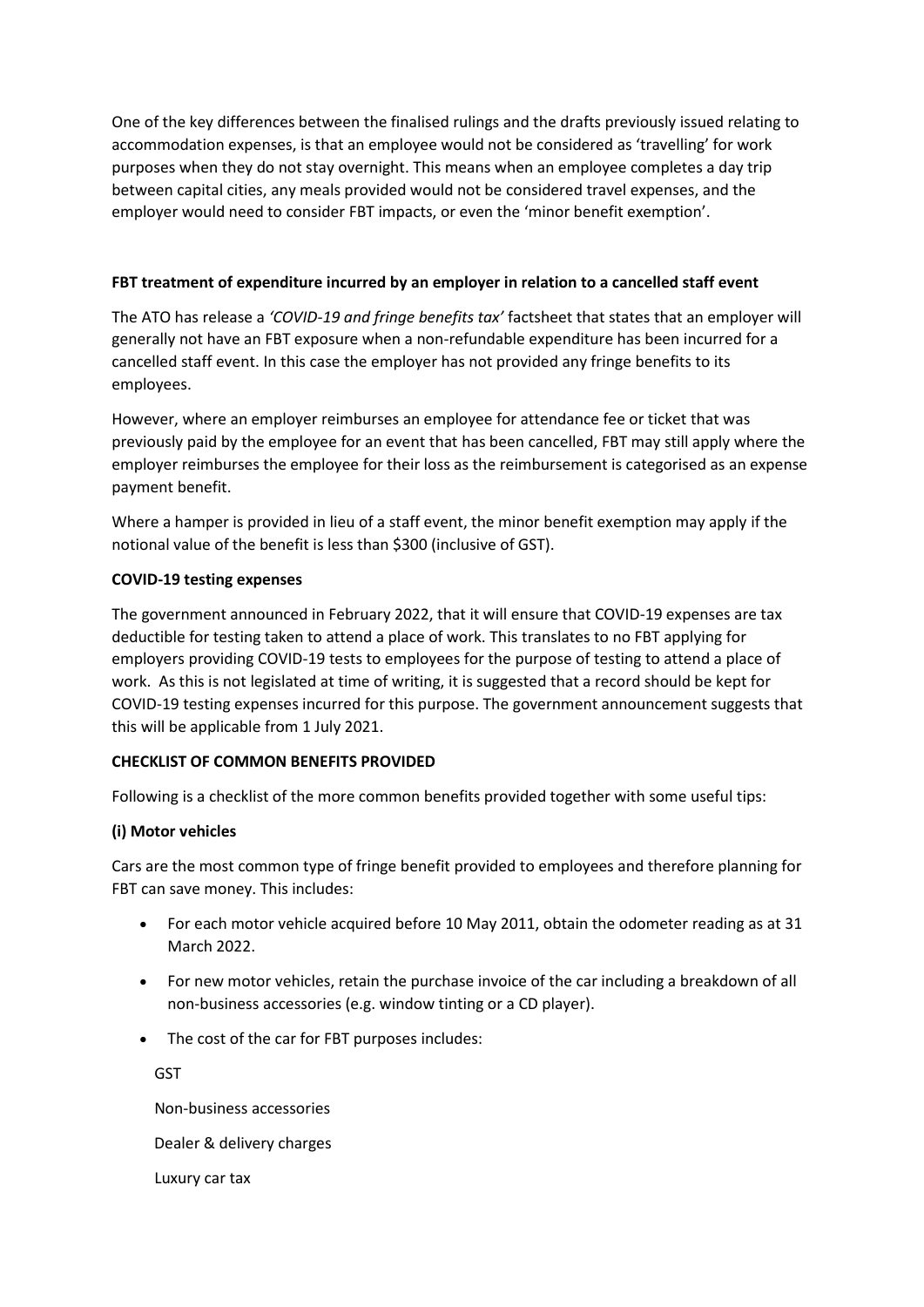• The cost of the car for FBT purposes excludes:

Stamp duty on transfer

Registration or insurance

 Review entitlements to any FBT reductions. For example, if the car has been owned for more than four full 'FBT years', the cost or 'base value' is reduced by one-third under the statutory formula method.

Choose whether to use the 'statutory formula' or the 'operating cost' method to calculate the FBT payable. Generally speaking, the statutory formula method is more advantageous when the car is used primarily for personal use while the operating cost method is usually best when the car is used mainly for business purposes. Note that the statutory rates changed for cars purchased from 10 May 2011, moving to a single statutory rate of 20% regardless of the distance travelled.

# *Statutory formula method*

- If using the statutory formula method and the car was acquired before 11 May 2011 and was sold during the year ending 31 March 2022, the kilometres travelled will need to be annualised.
- The Old Statutory % rates only apply to vehicles with a pre-existing commitment before budget night of 11 May 2011.
- Where there is a change to a pre-existing commitment (e.g. car refinanced) for a motor vehicle acquired before 11 May 2011, the 20% statutory rate will apply.

The following statutory rates apply for cars acquired from 7.30pm on 10 May 2011 under the transitional provisions and also for cars that continue to apply the old rules:

| Total km's travelled in FBT year | Old Statutory %<br>(for pre 11 May 2011 cars) | <b>New Statutory %</b><br>(for post 10 May 2011 cars) |
|----------------------------------|-----------------------------------------------|-------------------------------------------------------|
| $ 0 - 14,999 $                   | 26                                            |                                                       |
| 15,000 - 25,000                  | 20                                            | 20                                                    |
| 25,000 - 40,000                  | 11                                            |                                                       |
| Over 40,000                      |                                               |                                                       |

Note that cars provided under pre-existing commitments (i.e. owned prior to 11 May 2011) will continue to use the old statutory fractions, unless there is a change to that pre-existing commitment. A change in pre-existing commitment could extend to having the vehicle re-financed after 10 May 2011.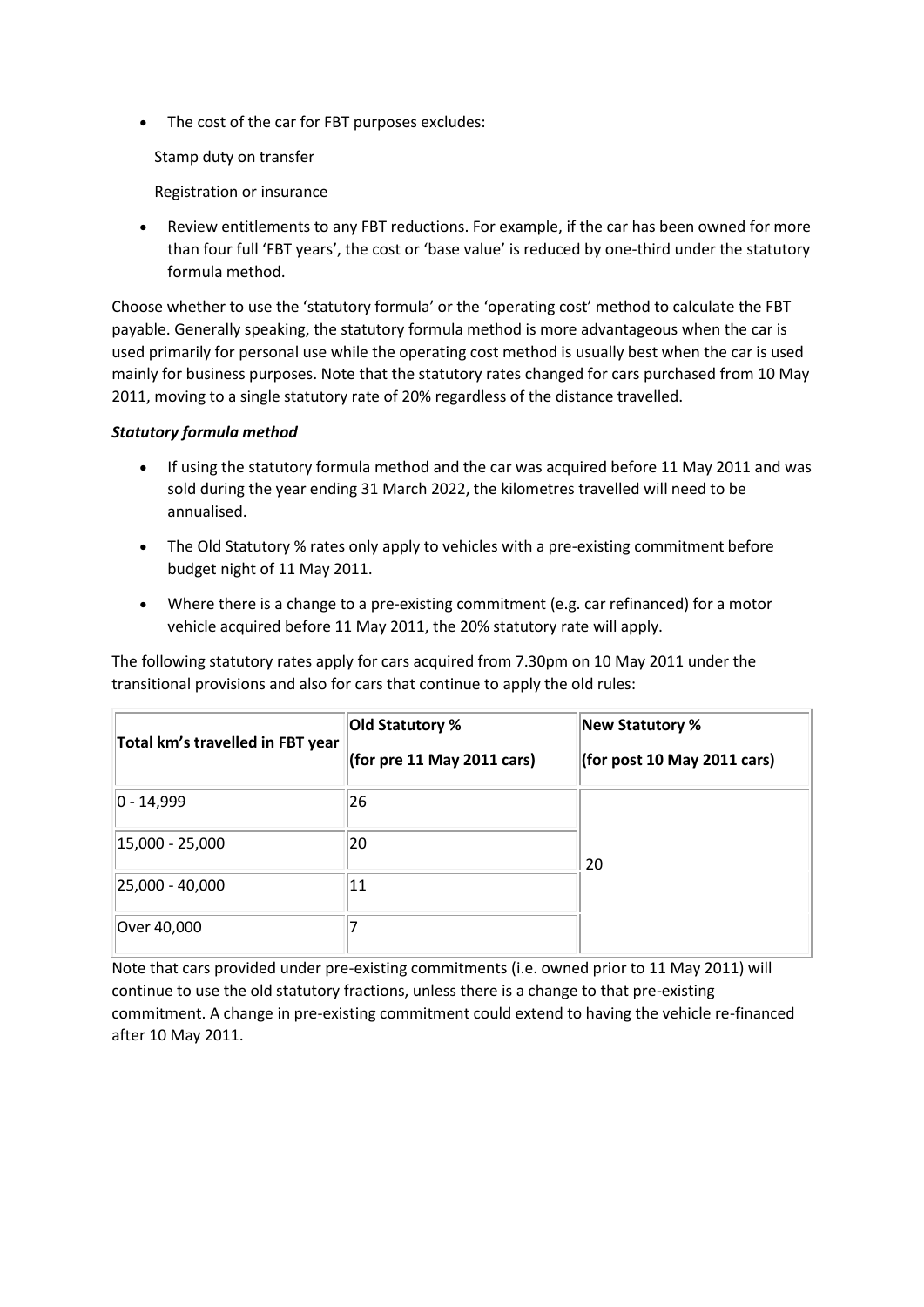#### *Operating cost method*

If using the operating cost method, ensure that the employee has maintained a log book for a 12 consecutive week period within the FBT year or a previous FBT year. A log book is valid for a period up to 5 years. Make sure to maintain adequate records of:

- o Repairs
- o Maintenance
- o Fuel
- o Registration and insurance
- o Lease payments or deemed interest/depreciation
- o Other vehicle expenses

It is important to check whether the employee has made any contributions to the business for the provision of the car as this can significantly reduce the FBT liability. These contributions can even take the form of any non-reimbursed expenses the employee has paid for such as fuel or repairs. It's important to account for the contributions as income in the profit and loss and disclose the GST on your next BAS.

At this stage there are no special FBT rules covering electric or hybrid vehicles, all of the same tests apply.

#### **(ii) Meal entertainment**

Most businesses provide Meal Entertainment to staff and clients during the course of the year. Unlike many other business expenses, meal entertainment is not tax deductible. Generally, you are only allowed a tax deduction when FBT has been paid on the particular expense.

Again, a bit of planning and good record keeping can assist in limiting unnecessary tax when it comes to meal entertainment. There are three methods which can be used to calculate FBT for meal entertainment and businesses should choose the one which is most beneficial in their particular circumstances. It is best practice to calculate meal entertainment using all the methods available, and simply applying the most tax effective method in your FBT return. You can speak to your tax advisor for further guidance on the following methods:

#### *50/50 method*

The total meal entertainment benefits inclusive of GST amount provided is divided by 2, and FBT is paid on 50% of the total meal entertainment. This method is most beneficial when meal entertainment is provided mainly to employees. The use of this method however will deny the employer the ability to apply the \$300 'minor and infrequent' and in-house property benefit exemptions that may otherwise have been available.

#### *Actual method*

FBT is calculated only on meal entertainment benefits (inclusive of GST amount) provided to employees. This method is most beneficial when providing meal entertainment mainly to nonemployees or when most meal entertainment provided is provided infrequently and costs less than \$300 (inclusive of GST) per person. When using this method the \$300 'minor and infrequent' and inhouse property benefit exemptions can be used to reduce each fringe benefit provided.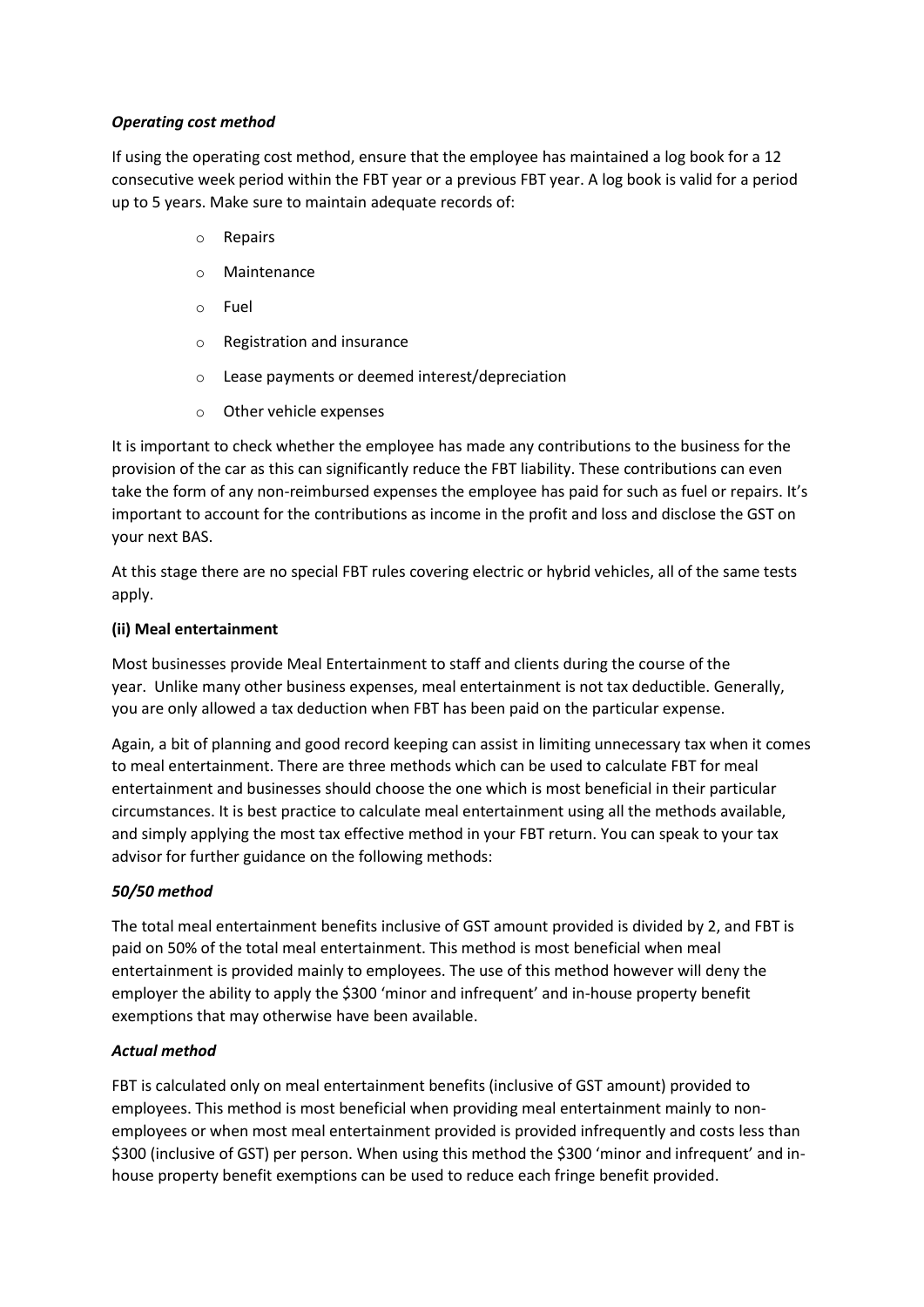# *12 week register*

This method is not commonly used but works by keeping a logbook of meal entertainment for 12 consecutive weeks and determining what percentage of meal entertainment relates to employees. That percentage is then applied to the total meal entertainment (inclusive of GST amount) at the end of the FBT year. This is the least popular method due to the records that need to be maintained.

# *Issues to consider*

It is useful to note the following considerations when calculating any meal entertainment FBT:

- Was meal entertainment (by way of food or drink) provided to employees on or off the business premises? This can include Christmas parties, Friday night drinks, etc.
- Did the business reimburse an employee's restaurant bill, for instance when entertaining clients?
- Was a "recreation" benefit provided to an employee? This could include a ticket to watch the football or a concert. If so, ensure that this type of entertainment is recorded separately to meal entertainment.
- You should maintain a register of employees, associates and non-employees who attended functions where meal entertainment and non-meal entertainment was provided.
- Have you considered the GST implications? The GST treatment of meal entertainment related expenditure will depend on the meal entertainment method used:

If using the 50/50 method, only 50 percent of the GST can be claimed. The other half is added back to the profit and loss account and is not available as a tax deduction

If using the actual method, only claim the GST on that portion of entertainment that is subject to FBT. Otherwise, GST is treated as a profit and loss expense and is not available as a tax deduction

# **(iii) FBT exemptions**

There are some employee benefits which are exempt from FBT and could be considered as part of a salary package arrangement for employees. Generally speaking, these benefits must be primarily used for work purposes, or to enable staff to do their job more efficiently. These exempt benefits include:

- Mobile phones
- iPads
- Laptop computers
- Briefcases
- Membership expenses, items such as a subscription to a trade, professional body or even an airport lounge membership
- Other work related items or tools of trade (e.g. power drill)

The employer can generally only provide each item 'once' to an employee per FBT year to take advantage of the FBT exemption. For example, the employee can receive both a laptop computer and mobile phone in the one FBT year.